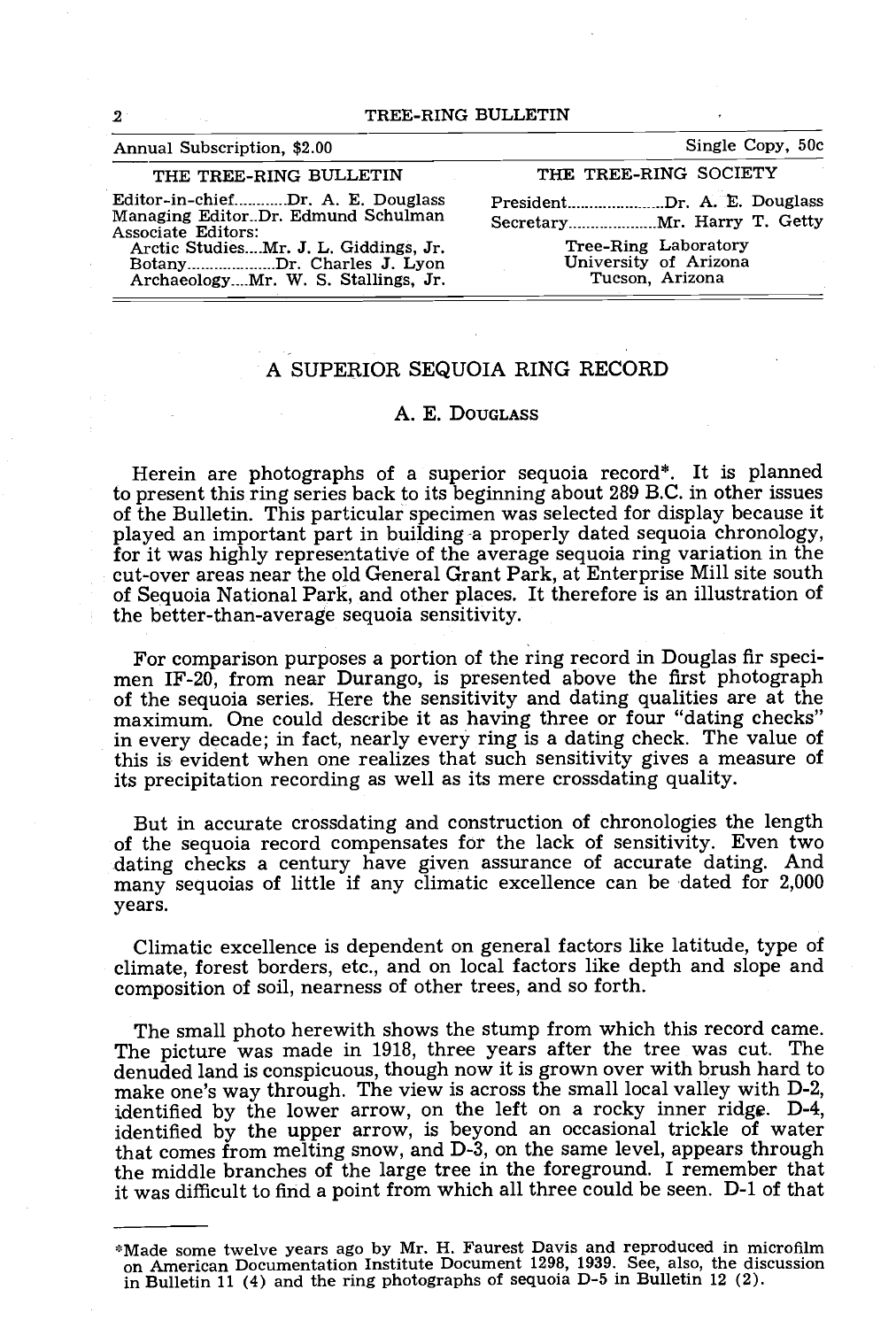

FIGURE 1. The site of sequoia D-2.

series was uphill behind the photographer, and D-5 is some distance outside on the left. The picture and these details are here presented so that one could find these stumps through the heavy growth now obscuring them. Each stump, of course, has the groove where the heavy V-cut was secured and has a number chipped into the stump top.

Finally, it is instructive to check over the dating on the photographs and  $\cdot$ assure oneself of the count. Each individual ring is marked on the margin. Four absences in the 2,200 years or so are marked by carets.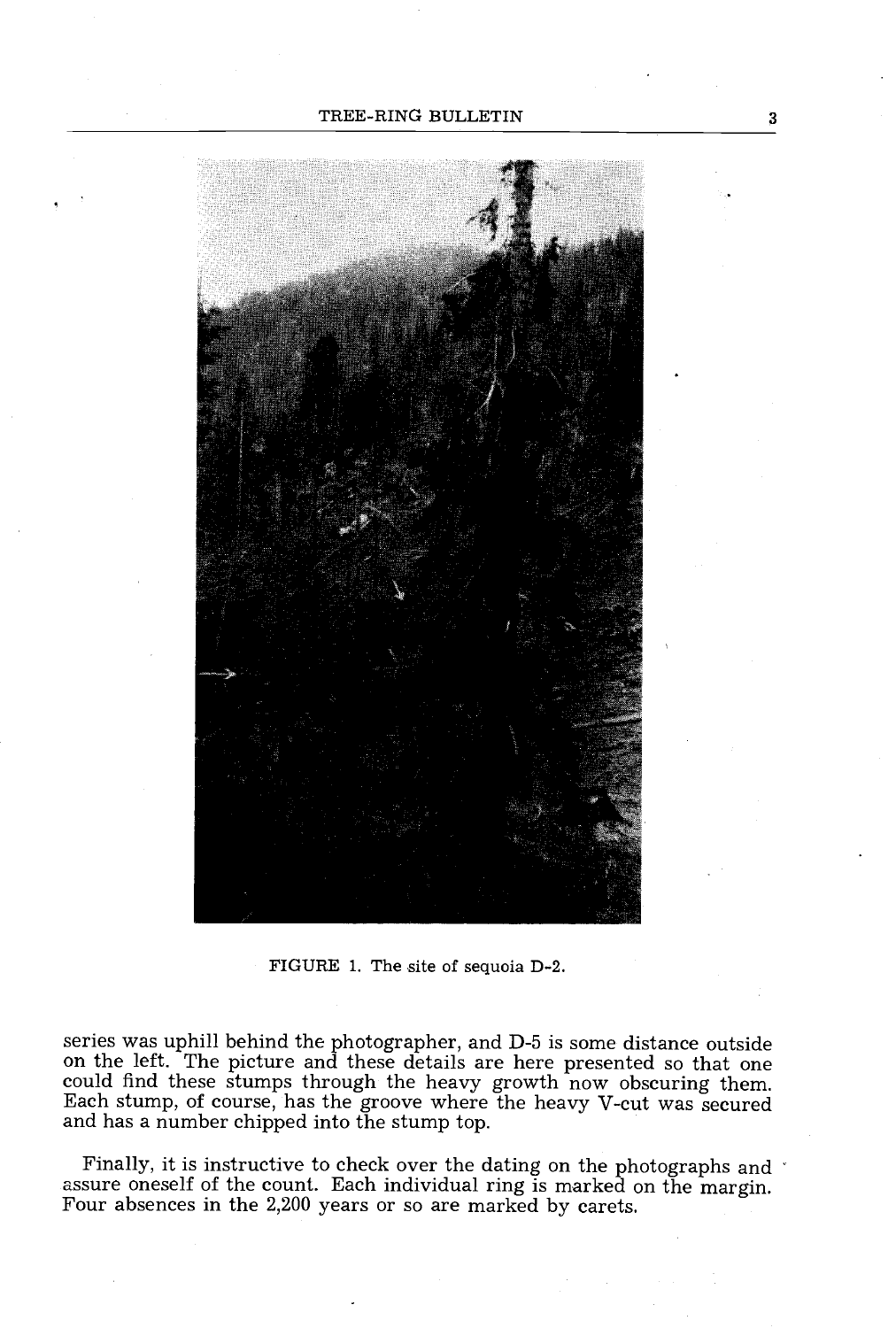

 $\overline{\mathbf{4}}$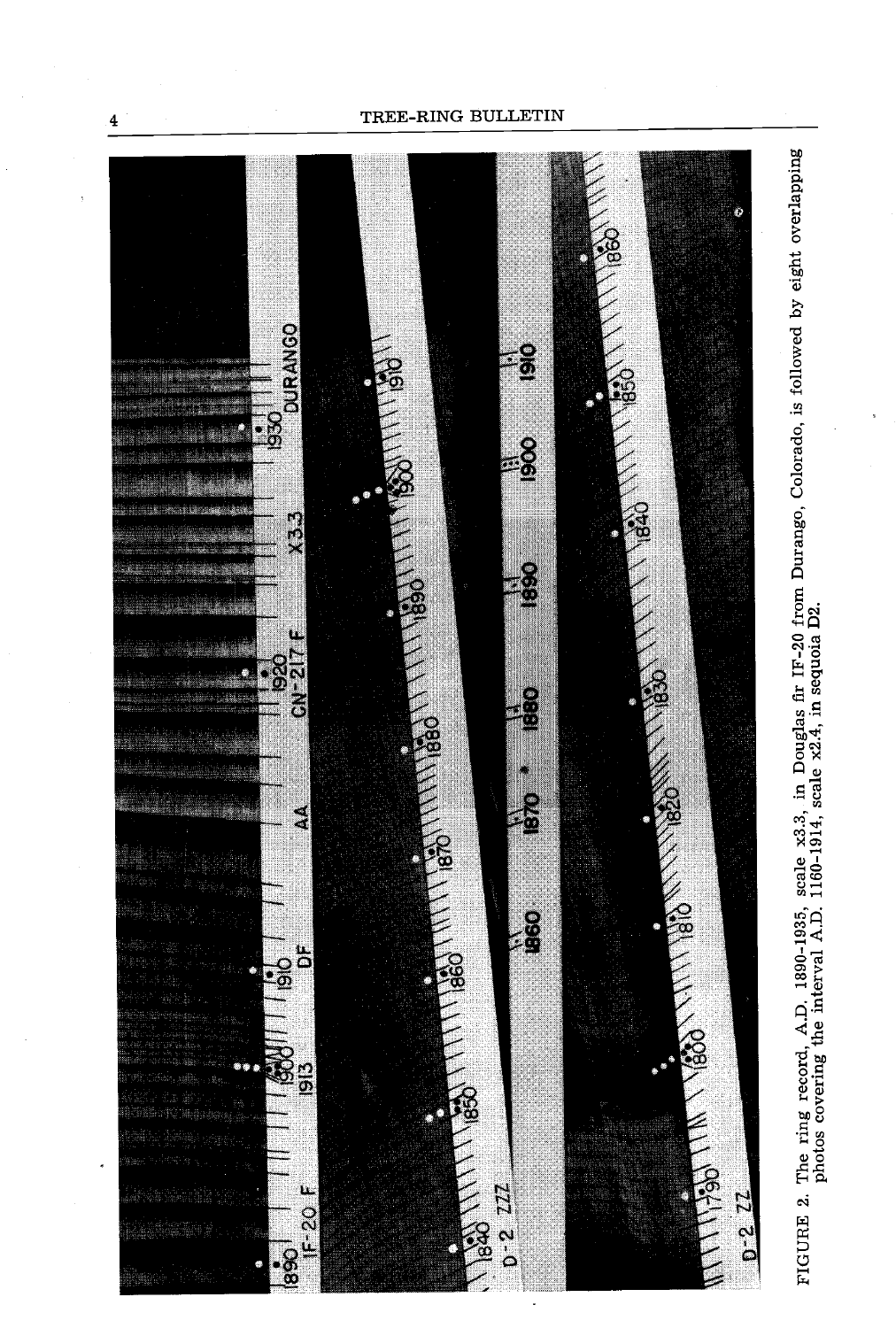